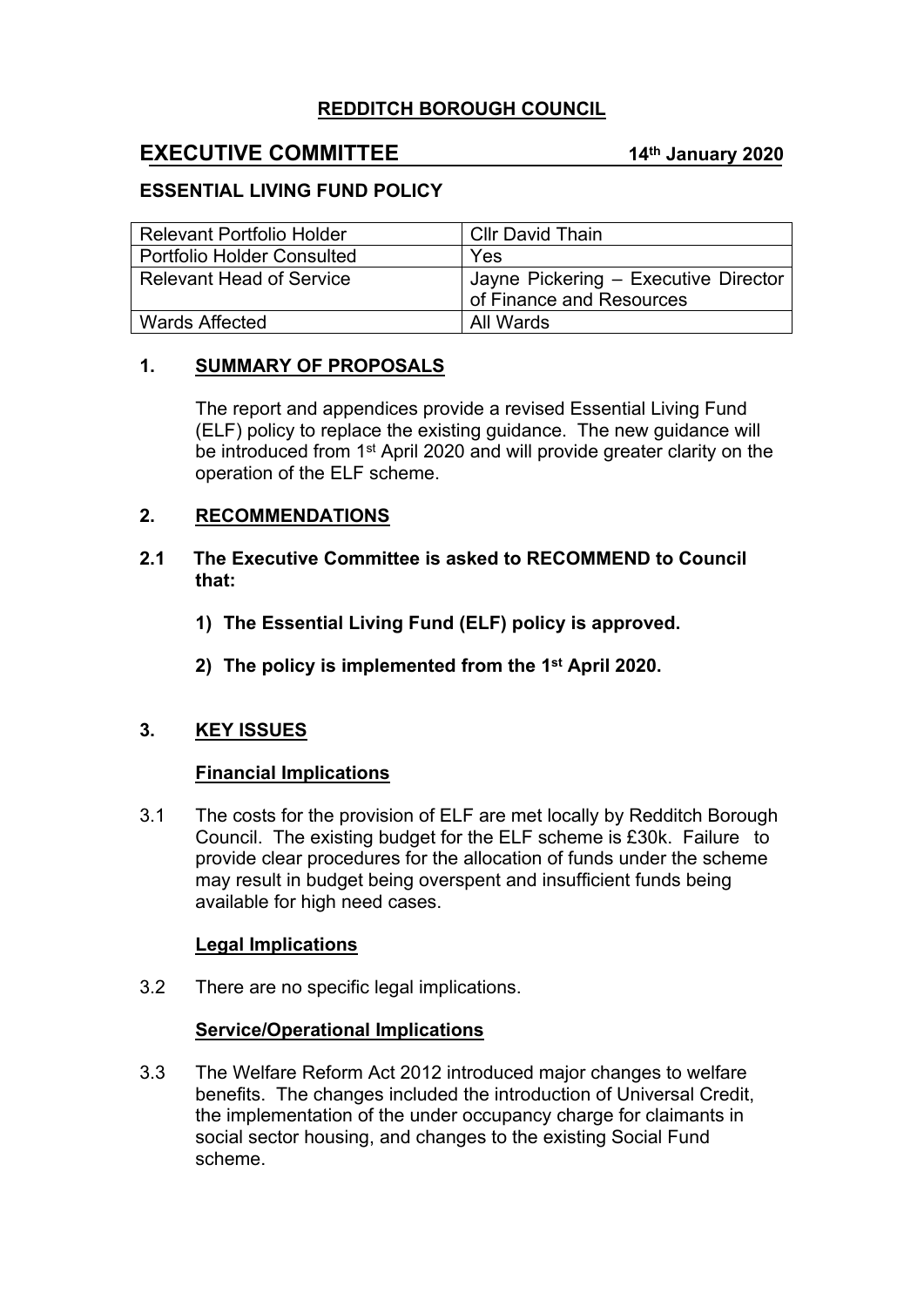## **REDDITCH BOROUGH COUNCIL**

# **EXECUTIVE COMMITTEE 14th January 2020**

- 3.4 The Social Fund scheme previously consisted of 3 elements:
	- Budgeting Loans to meet intermittent needs.
	- Crisis loans for emergency situations.
	- Community care grants to help vulnerable people live independently rather than enter care institutions.

The changes to the Social Fund abolished crisis loans and community care grants and funding was made available to local authorities to provide local assistance to people needing additional support.

- 3.5 In response to the changes Redditch Borough Council introduced the Essential Living Fund (ELF) the purpose of the fund is to provide assistance similar to that which was previously available from crisis loans and community care grants.
- 3.6 For the period from 1<sup>st</sup> April 2013 to 31<sup>st</sup> March 2015 funding for the operation of ELF was provided by Worcester County Council. Funding was withdrawn from 1<sup>st</sup> April 2015 and the cost for this provision has been met by the local authority.
- 3.7 The existing ELF guidance has become out-dated and does not provide consistency in the operation of the scheme. There is a need to revise the guidance to; provide greater clarity for council officers for making determinations of entitlement to support; increased clarity for customers when making applications for support; and better oversight of the operation of the scheme and the allocation of funds.
- 3.8 The current guidance is limited to providing short term support in the form of food bank referrals and/or utility vouchers. This short-term support helps to alleviate urgent financial pressures however it is not helping to enable long term support and a move towards financial stability which can be strengthened through referring to appropriate outside agencies for more specialist support.
- 3.9 The revised policy enables decision makers to provide targeted support to those that most require it as well as ensuring that this support is appropriate and provides the assistance that can help customers work towards long term financial stability.

## **Customer / Equalities and Diversity Implications**

3.10 The ELF policy identifies those groups that would be most impacted should an award not be made.